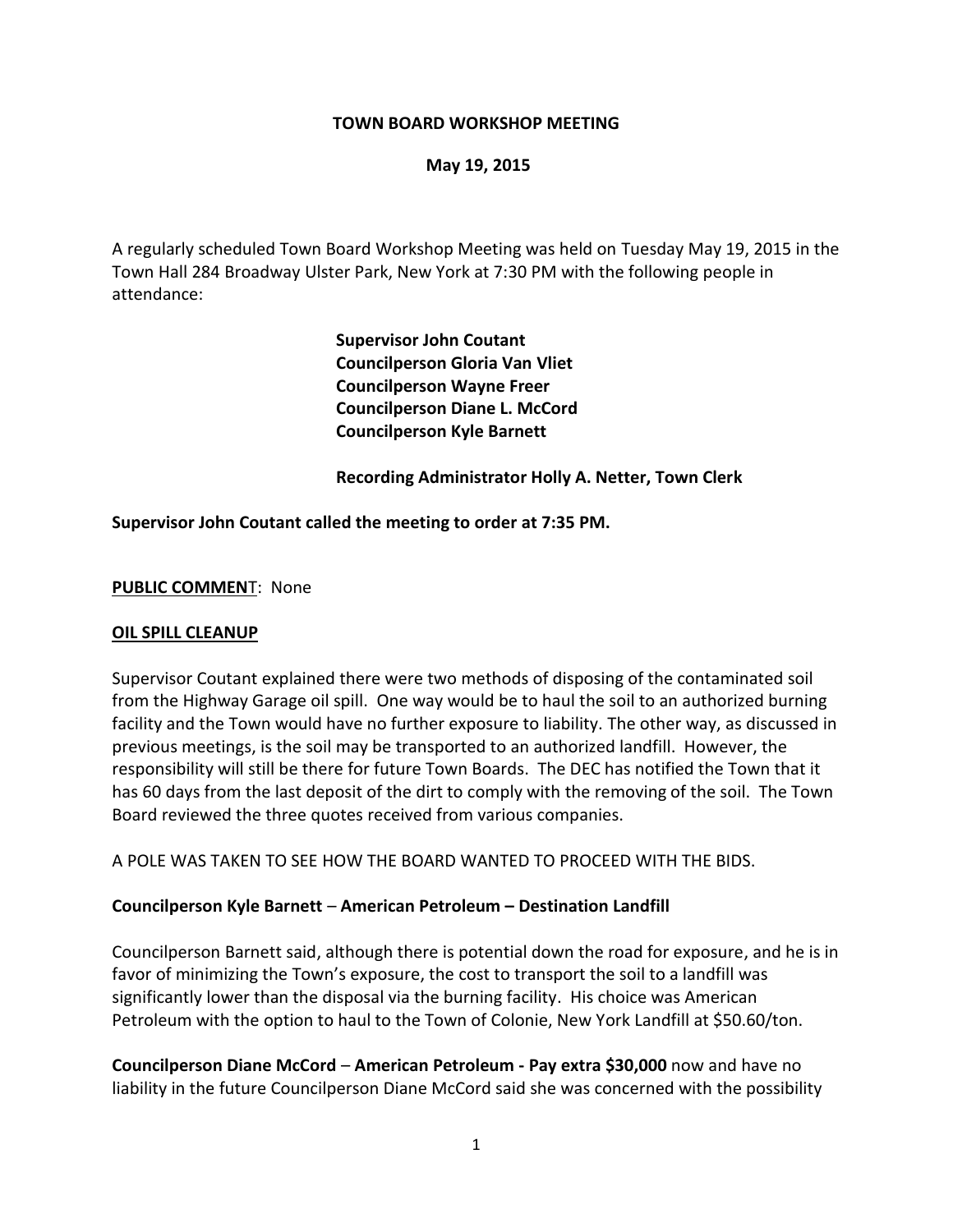of future exposure and she would like to spend the additional money, approximately \$30,000 to know we have zero exposure in the future.

# **Councilperson Gloria Van Vliet** – **American Petroleum – Destination Landfill**

The cost savings is significantly lower disposing of the soil at the landfill.

# **Councilperson Wayne Freer** – **American Petroleum – Destination Landfill**

We do not know the true tonnage. Councilperson Freer said in his opinion, the likely hood of future exposure is so remote and feels that if the Landfill decides in the future to clean up the site, other funding from other agencies may be available to them. It is a calculated risk to take.

# **Supervisor Coutant** – **American Petroleum – Destination Landfill**

This method represents a constant dollar that we can be assured of. Burning may have additional charges once the soil is tested.

An estimate of 2,300 tons at \$50.60 will cost \$116,380.

A resolution authorizing Supervisor Coutant to sign the American Petroleum contract will be voted on at the May Town Board Meeting.

# **CPA LETTER**

Brian Pickard, CPA sent Supervisor Coutant a letter stating the Town presently has \$763,967 of unappropriated funds. These funds come from prior year surpluses that are necessary to have in case of emergencies. These funds also pay bills at the beginning of every year before the current year tax levies are received. Supervisor Coutant said Brian also told him they should look at a small tax increase to build the fund back up after paying for this catastrophe at the Highway Garage.

Town Board member Gloria Van Vliet said she was not aware of the balance in the General Fund. She would like to have the balance of the account clearly given to the Board at budget time. Councilperson McCord agreed.

There are two ways to run a Town; Spend down the fund balance and bond for all expenditures or maintain a fund balance to be able to handle emergencies.

Councilperson Freer said for a township our size he did not feel the current balance was excessive.

It is a struggle to keep the budget tight, maintain services yet function and have the Highway balance extremely low like it is. Several harsh winters have taken a toll on the fund. Councilperson Wayne Freer asked Supervisor Coutant if the Board could get a current list of all of the figures pertaining to the various Town accounts from the bookkeeper.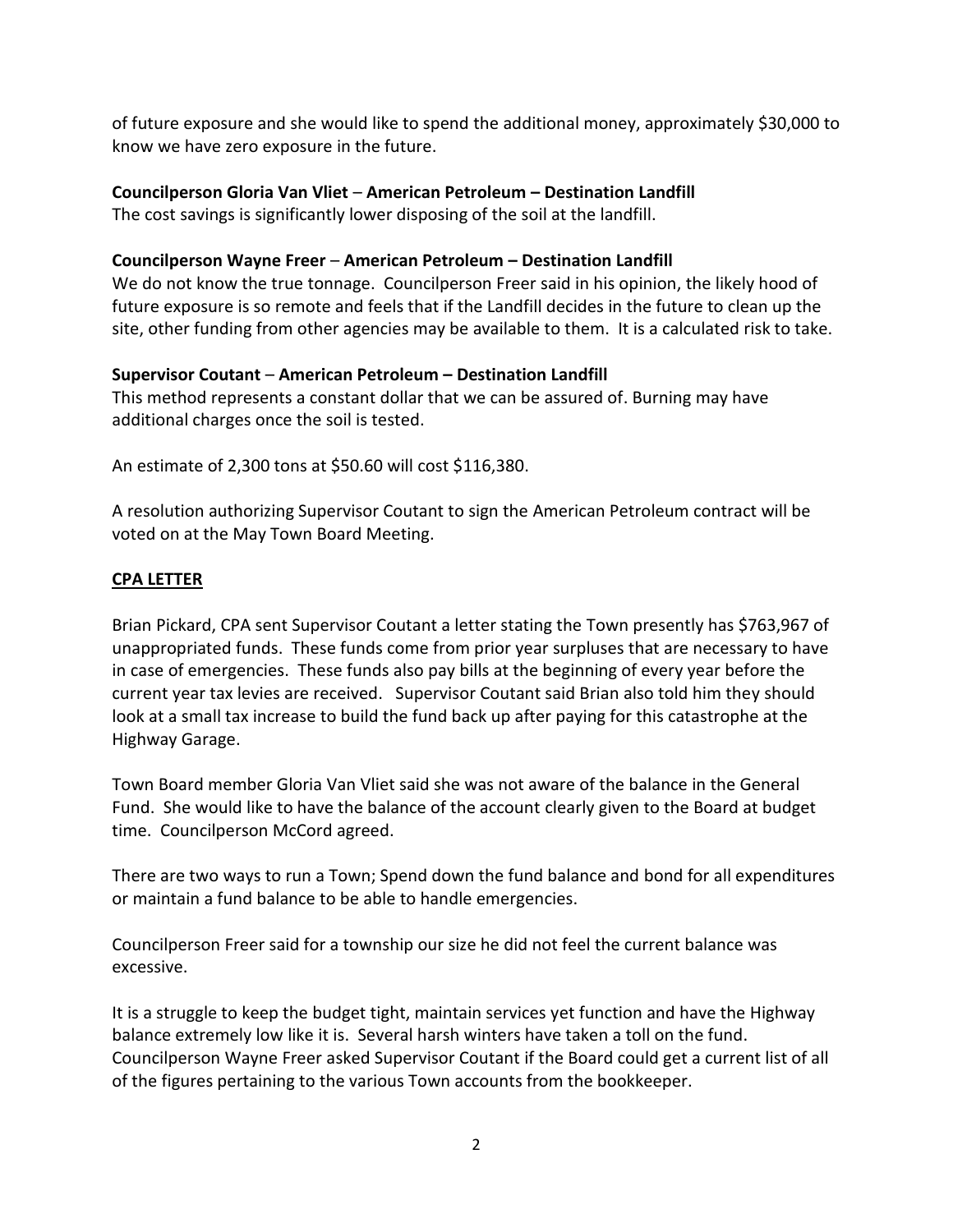# **RESOLUTION TO AUTHORIZE SETTLEMENT – TOWN OF ESOPUS ADV BELLAIRE RIDGE AND LIGHTHOUSE BLUFF, LLC**

A resolution will be voted on at the May Town Board Meeting. Some clarification on the settlement is needed prior to the Board's vote. A question came up of why the two parcels were listed on the same petition. Councilperson Barnett will follow up with Town Attorney Paul Keller prior to the vote.

## **CUB Scout Pack 26- Park Rental**

The Town Board approved the rental waiver for local Cub Scout Pack 26 to use Freer Park on June 12<sup>th</sup>.

### **TRANSFER STATION NEGOTIATIONS**

Councilperson Kyle Barnett and Supervisor John Coutant met with Curt Dankelmann to discuss his bid for running the transfer station. Dankelmann and Associates was the only company to reply to the RFP in April. Curt bid \$89,000 to run the transfer station five days a week, which was unacceptable. They reviewed Curt's budget with him line by line to see where expenses could be cut. Insurance cost was up \$1,170 from last year. Supervisor Coutant and Councilperson Barnett negotiated back and forth to keep the overall cost of running the transfer station the same as last year. New changes will include the removal of the bond requirement for the scale from the contract due to it being cost prohibitive. The Town will continue to pay for water and port a pot. Curt will pay for electric. Councilperson Barnett said he did not remember discussing who would be responsible for paying for the phone that will need to be addressed. Currently Dankelmann and Associates kept the metal. They will now be splitting it 50/50 with the Town. Councilpersons McCord and Van Vliet questioned why the Town was splitting the cost, Councilperson Barnett replied by splitting the metal it enabled them to get the cost per month back where we were last year. Supervisor Coutant said Curt reminded them prior Supervisor Ray Rice gave him rights to all the metal in lieu of receiving an annual increase. Councilperson Van Vliet asked if that was ever in writing. Dankelmann also wanted a longer contract but it will be kept at 1 year to see if the transfer station can sustain itself with the new fee structure. Councilperson Barnett also reminded Curt the bins need to be covered and it will be his responsibility to get that done. The bin that sits within the water also needs to be raised. Councilperson Gloria VanVliet asked the status on the removal of the excess tires. Supervisor Coutant said Dankelmann has called for another pick up. The new pricing was also reviewed with Curt and the status of the Transfer Station will be evaluated again at the end of the year and necessary changes will be made. Supervisor Coutant will have Paul Kellar revise the contract. Once the draft of the contract is reviewed by the entire Board, a resolution will be made authorizing Supervisor Coutant to sign it.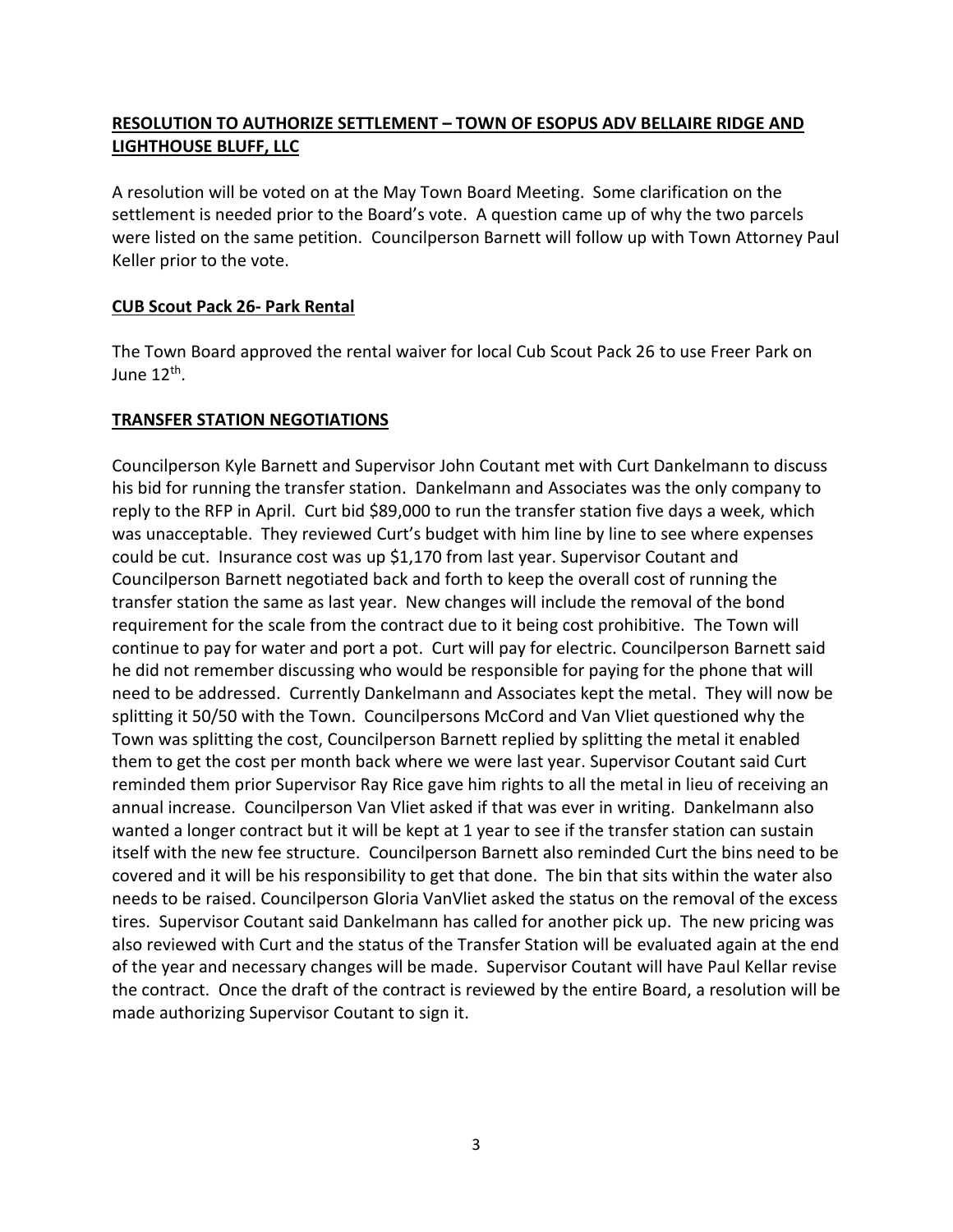Supervisor Coutant conveyed a concern Curt had with the weighing of the trucks from resource recovery. Often UCRRA haulers do not stop to get weighed as they leave the transfer station. UCRRA has several different size trucks and Dankelmann believes the additional charge for the larger trucks may cause a discrepancy which could be affecting the cost the Town is paying. Councilperson Freer suggested we start keeping a log weighing the truck as it comes in and making sure the truck is weighed before it leaves. Discrepancies can then be brought to UCRRA's attention. Councilperson Diane McCord said it is imperative that every person who uses the transfer station must have a permit.

UCRRA is meeting on May 27<sup>th,.</sup> They are looking for towns to go into a long term agreement to buy the roll-offs or UCRRA will stop being in the hauling business. They are hoping most of the Towns will sign the 5 year agreement. Payment will be over 10 years \$78.00 per month for each roll-off. Michael Warren from Marbletown has done some research and found out he could get a private hauler and buy his own roll-offs which were about \$5,000 and it would be cheaper. We need 40 yard containers; currently they are using 35 yard containers. The UCRRA also needs to have 36 extra boxes to rotate. The UCRRA is buying 87 boxes, bonding over a ten year period. As a town we need to let them know we are going into the agreement. Jim Quigley, Town of Ulster Supervisor, feels it is reasonable. It would cost us \$2,844 per year for 3 of them. It is a 5 year contract but if we pull out of the contract the Town would still be responsible to pay. They are replacing the boxes over time. There is no guarantee when your town will receive the new boxes but you will be paying as of January 1, 2016. The Town Board will have to look at some other alternative and make a decision in the near future.

#### **TOWN OF ESOPUS TRANSFER STATION/RECYCLING CENTER**

#### **FEE SCHEDULE EFFECTIVE DATE JUNE 1, 2015**

#### **ANNUAL PERMIT FEES – MUST BE STUCK TO CAR WINDSHIELD**

| <b>BUSINESS CONTRACTOR PERMITS (TOWN RESIDENT ONLY)</b>                                                         | \$250 |
|-----------------------------------------------------------------------------------------------------------------|-------|
| <b>RESIDENTIAL PERMIT</b>                                                                                       | \$40  |
| (over 60, proof required)<br><b>SENIOR PERMIT</b>                                                               | \$20  |
| LOST PERMIT OR SECOND PERMIT (MUST BE SAME HOUSEHOLD AND SHOW REGISTRATION<br><b>FOR SECOND VEHICLE)</b><br>\$5 |       |
| <b>1 DAY PASS</b>                                                                                               | \$10  |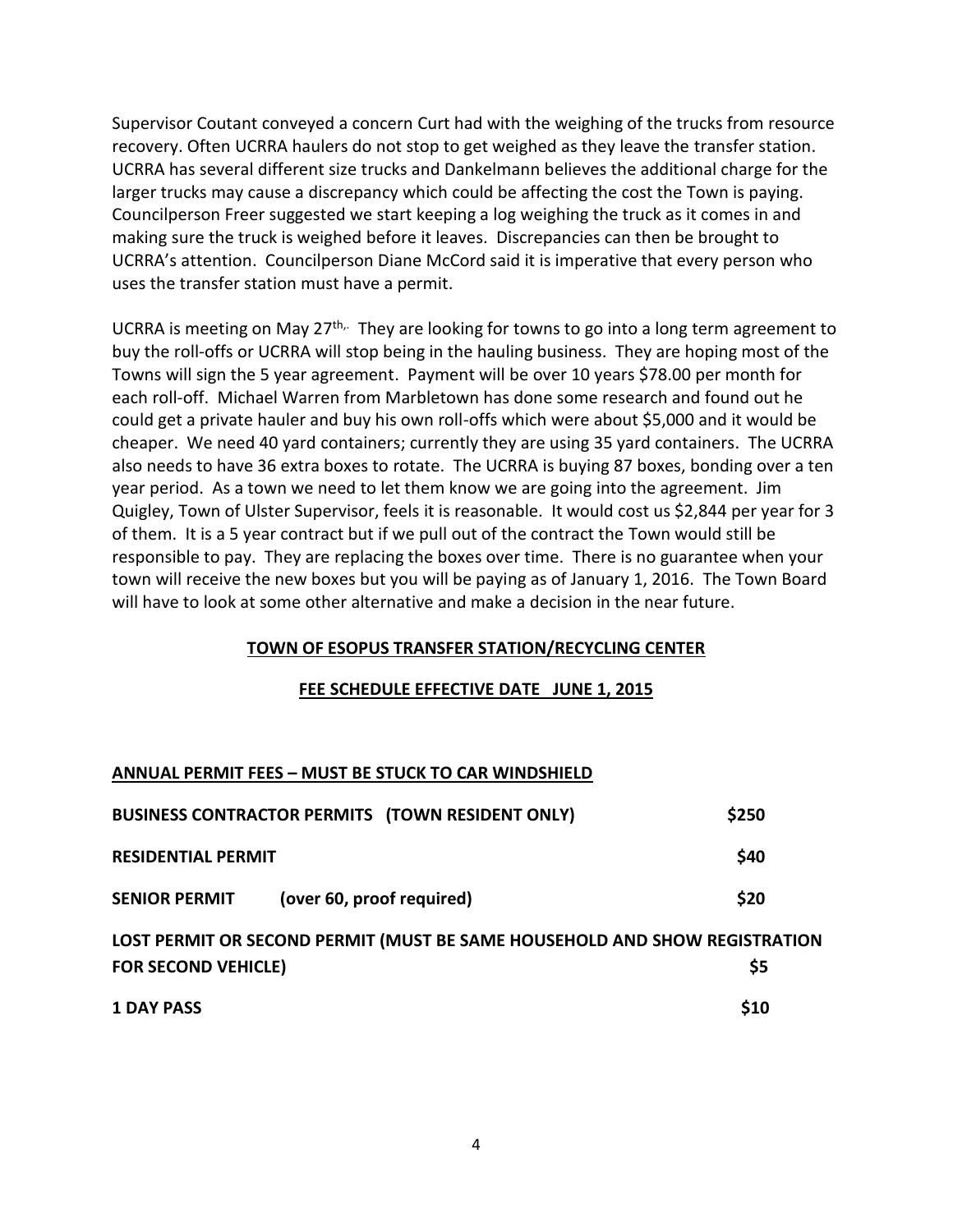| <b>BULK HOUSEHOLD WASTE</b>                                                                                        | \$.12 PER POUND |  |
|--------------------------------------------------------------------------------------------------------------------|-----------------|--|
|                                                                                                                    | \$12 Minimum    |  |
| <b>TRASH BAGS</b>                                                                                                  |                 |  |
| <b>COUPON BOOKLET 10 BAGS (1 30 GALLON BAG OR CAN)</b>                                                             | \$45            |  |
| <b>40 Gallon Bag</b>                                                                                               | \$7             |  |
| 30 Gallon Bag                                                                                                      | \$5             |  |
| 10 - 13 Gallon Bag                                                                                                 | \$3             |  |
| <b>PROPANE</b>                                                                                                     |                 |  |
| <b>PROPANE (SM CAMPING SIZE)</b>                                                                                   | \$1             |  |
| <b>PROPANE (20 GALLON)</b>                                                                                         | \$5             |  |
| <b>APPLIANCES</b>                                                                                                  |                 |  |
| Refrigerators/ Air conditioners R-22                                                                               | \$20            |  |
| <b>Other Appliances</b>                                                                                            | \$10            |  |
| YARD WASTES - BRUSH LESS THAN 4 INCHES IN DIAMETER AND CUT INTO 4 -6 FOOT<br>LENGTHS, GRASS LEAVES AND DEAD PLANTS |                 |  |
| <b>BRUSH (PICK-UP TRUCK LOAD)</b>                                                                                  | \$10            |  |
| <b>BRUSH (DUMP TRUCK)</b>                                                                                          | \$20            |  |
| <b>GRASS AND LEAVES (PICK-UP TRUCK LOAD)</b>                                                                       | \$5             |  |
| <b>GRASS AND LEAVES (DUMP TRUCK)</b>                                                                               | \$10            |  |
| Leaves in Brown Bags                                                                                               | No Charge       |  |
|                                                                                                                    |                 |  |

# TIRES

| 20" OR LESS | OFF RIM \$5 | <b>ON Rim \$10</b> |
|-------------|-------------|--------------------|
|             |             |                    |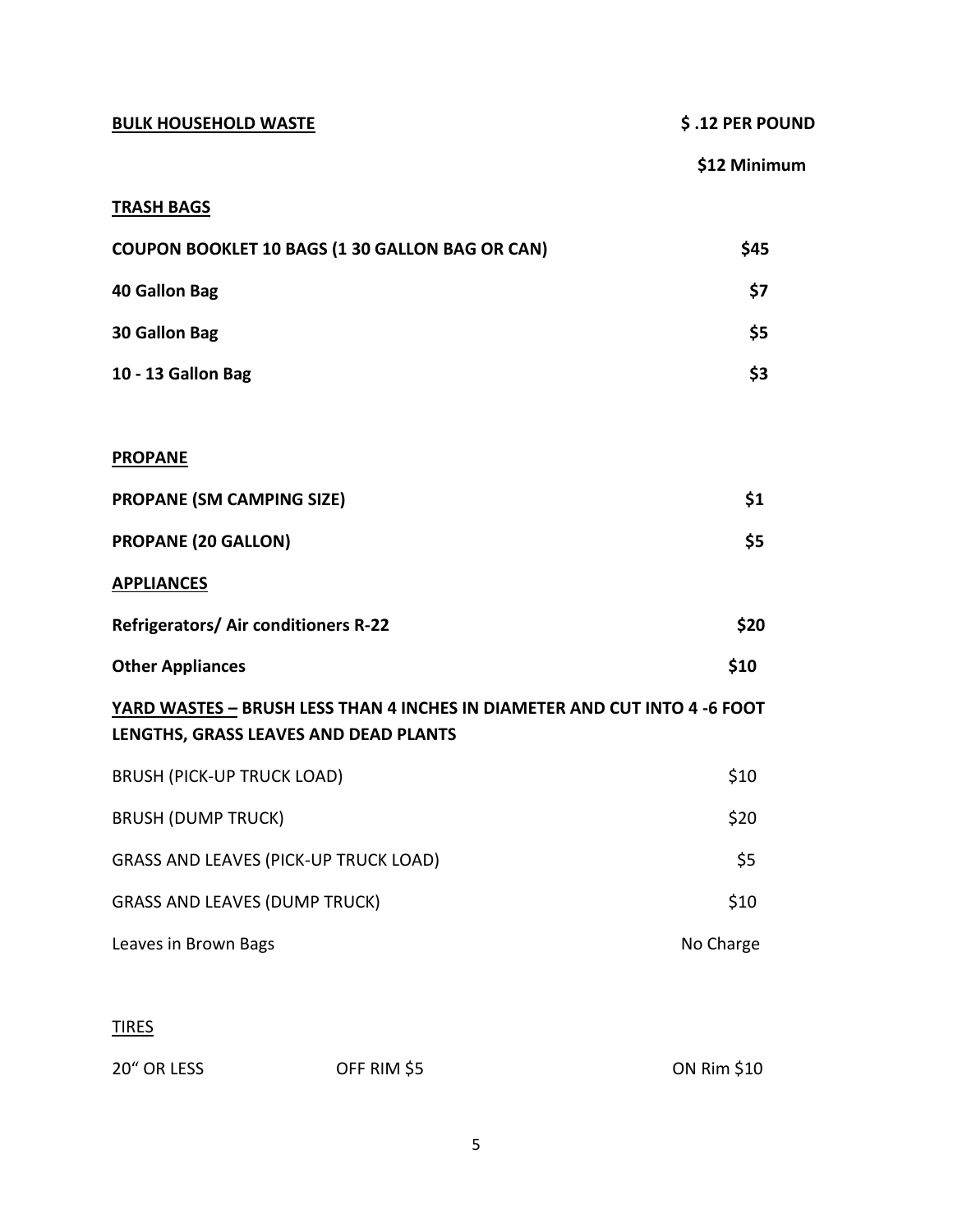# **Only waste generated in Esopus is permitted to be disposed of at the Transfer Station.**

**Recyclables accepted:** paper products, Newspaper, magazines, books, office paper, cardboard and junk mail

**Container Products**- Container Glass, Food & Beverage Cans, Plastic Containers

#### **Automotive**

Car batteries

Used motor oil

### **ALL RECYCLING MUST BE OBSERVED.**

A one day pass is required when using another vehicle other than those registered for that permit.

### **The following FREE electronics can be taken to UCRRA – 999 Flatbush Road Kingston, NY**

# **Monitors, Terminals, Typewriters, Printers, Scanners, Cables, TV's Radio's, CPU's, DVD's, CRT's, Stereo**

There will no longer be prorated stickers available throughout the year. Commercial people will need to upgrade their current permit and pay an additional \$100 for the remainder of the year.

# **A MOTION WAS MADE TO ADOPT THE NEW FEE SCHEDULE FOR THE TRANSFER STATION BY COUNCILPERSON WAYNE FREER AND SECONDED BY COUNCILPERSON KYLE BARNETT. ALL MEMBERS WERE IN FAVOR. MOTION CARRIED**

#### **MISCELLANEOUS**

Leaves will be picked up by the Highway department in the fall and spring. A designated time will be announced.

The Town needs to save 1% and show a \$60,000 savings. Councilperson Diane McCord said when she and Councilperson Van Vliet attended the Supervisors meeting earlier that day, everyone was talking about their plan to save 1% by sharing services, etc. Plattekill Supervisor Joseph Croce said he can save the mandated 1 % by getting a letter from Deputy County Executive Ken Crannell regarding the money the towns no longer have to pay for the safety net and elections. Councilperson Wayne Freer will contact Mr. Crannell to discuss the possibility of